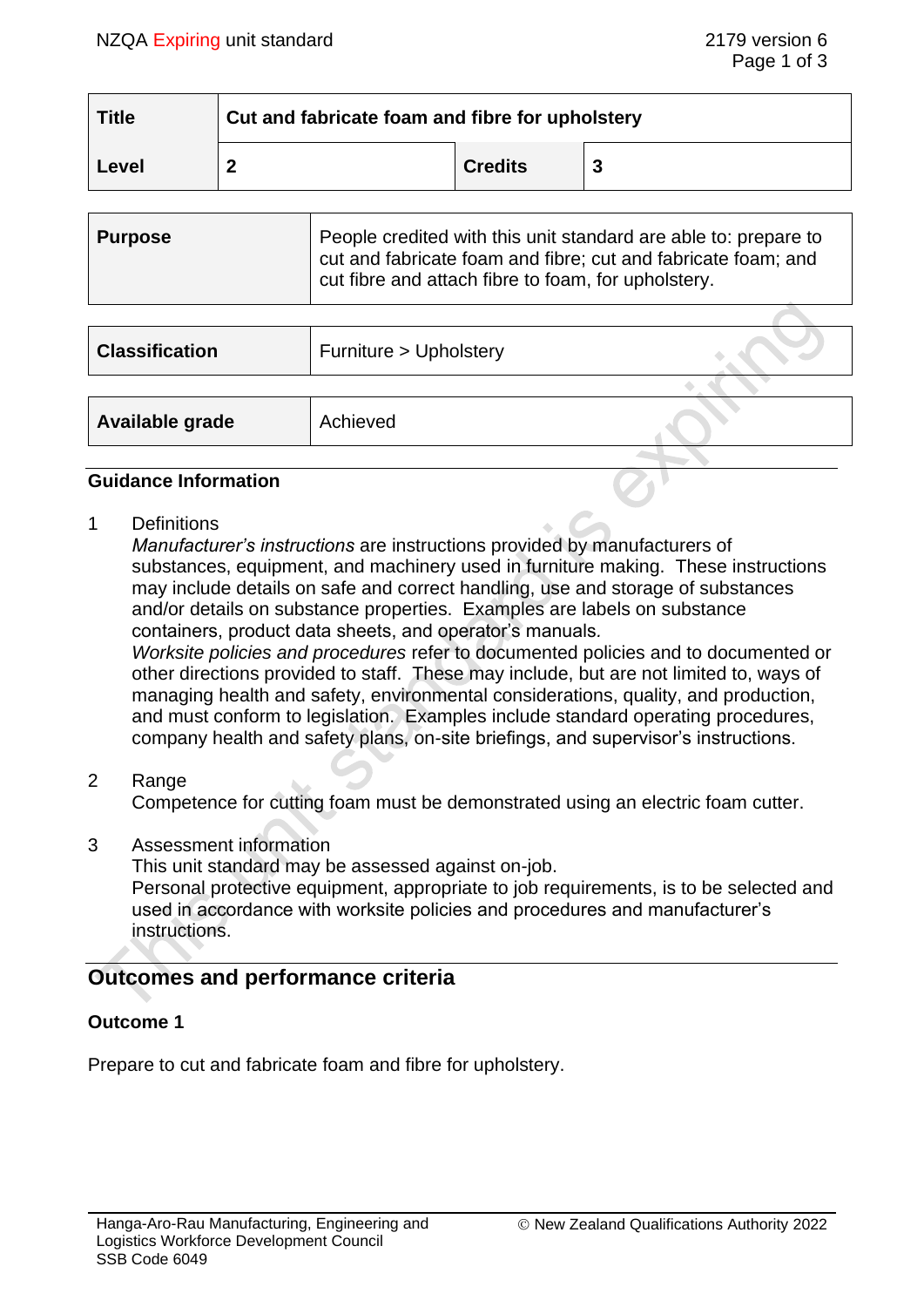### **Performance criteria**

1.1 Job specifications are obtained and explained in accordance with worksite policies and procedures.

> Range grade and thickness of foam or fibre, cutting size and shape, timeframe.

- 1.2 Materials and equipment for the job are obtained in accordance with job specifications.
- 1.3 Foam cutter and adhesive gun are confirmed to be in safe working order in accordance with worksite policies and procedures.
- 1.4 Safety precautions to be taken when using foam cutters are explained in accordance with worksite policies and procedures.
- 1.5 Foam used for upholstery is described in terms of durability and end-use.

Range low density, medium density, high density.

1.6 Polyester fibre used for upholstery is described in terms of density and end use.

Range melt-bonded fibre (low, medium, and high density), silicon polyester fibre.

- 1.7 Types of foam and fibre available in the workplace are stated and identified.
- 1.8 Ways to minimise hazards associated with foam and solvent adhesive are explained in accordance with worksite policies and procedures.

Range hazards – fire, toxic fumes.

1.9 Foam sheets are measured and marked to ensure minimal waste in accordance with the dimension of materials and job specifications.

### **Outcome 2**

Cut and fabricate foam for upholstery.

### **Performance criteria**

2.1 Foam sheets are cut in accordance with job specifications.

Range straight vertical cuts, accurate dimensions, minimal wastage.

2.2 Cutter is used in accordance with manufacturer's instructions and worksite policies and procedures.